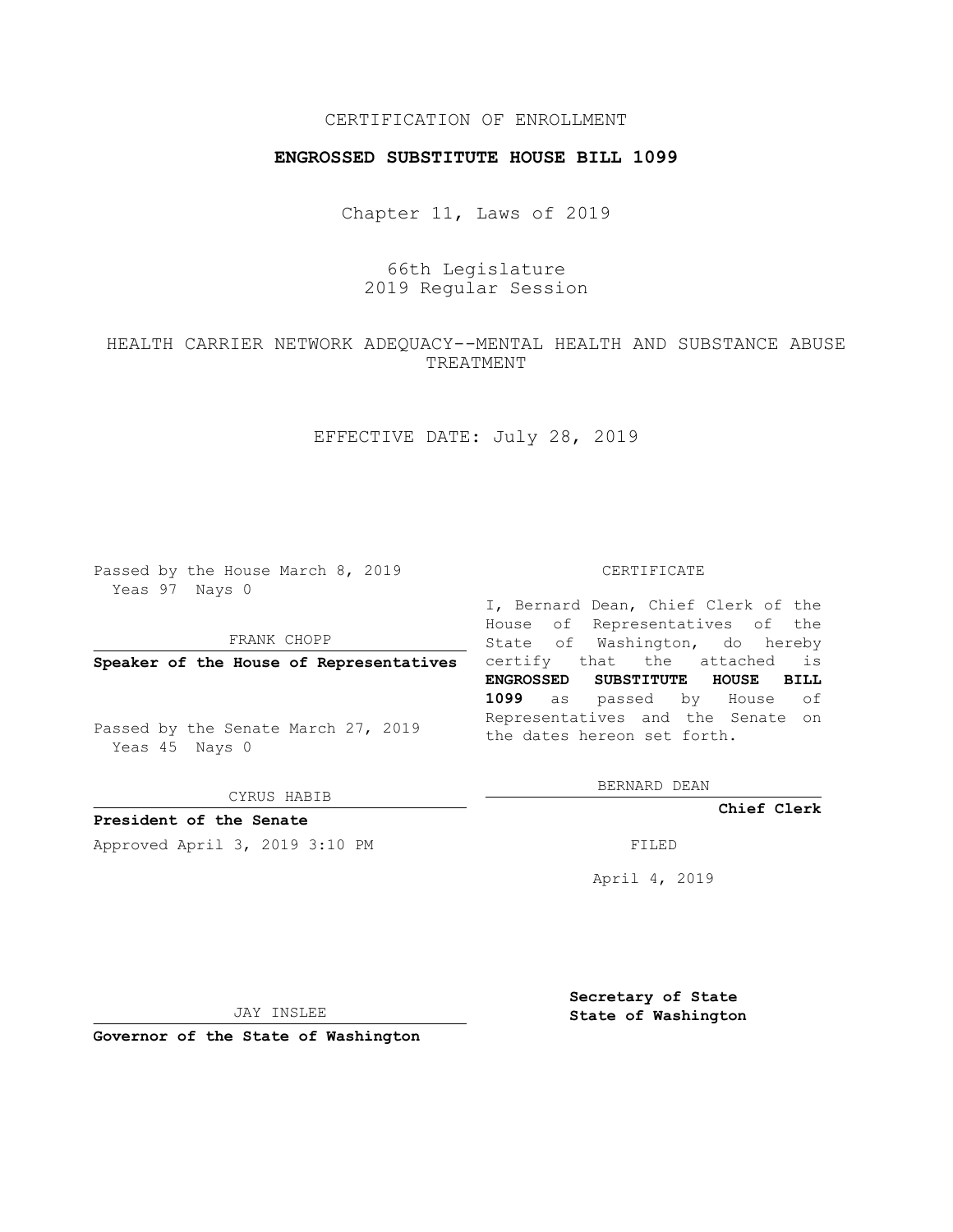### **ENGROSSED SUBSTITUTE HOUSE BILL 1099**

Passed Legislature - 2019 Regular Session

**State of Washington 66th Legislature 2019 Regular Session**

**By** House Health Care & Wellness (originally sponsored by Representatives Jinkins, Cody, Tharinger, Robinson, and Reeves)

READ FIRST TIME 02/13/19.

1 AN ACT Relating to providing notice about network adequacy to 2 consumers; adding a new section to chapter 48.43 RCW; and creating a 3 new section.

4 BE IT ENACTED BY THE LEGISLATURE OF THE STATE OF WASHINGTON:

5 NEW SECTION. **Sec. 1.** A new section is added to chapter 48.43 6 RCW to read as follows:

 (1) The commissioner shall amend his or her rules on electronic provider directories to require health carriers to include a notation when any mental health provider or substance abuse provider is closed 10 to new patients.

 (2) Beginning January 1, 2020, a health carrier shall prominently post the information listed in (a) through (e) of this subsection on its web site in an easily understandable format and in a manner that 14 any interested party may obtain the information:

 (a) Whether the health carrier classifies mental health treatment and substance abuse treatment as primary care or specialty care and the number of business days within which an enrollee must have access to covered mental health treatment services and substance abuse treatment services under network access standards pertaining to primary care or specialty care, as applicable, adopted by the 21 commissioner;